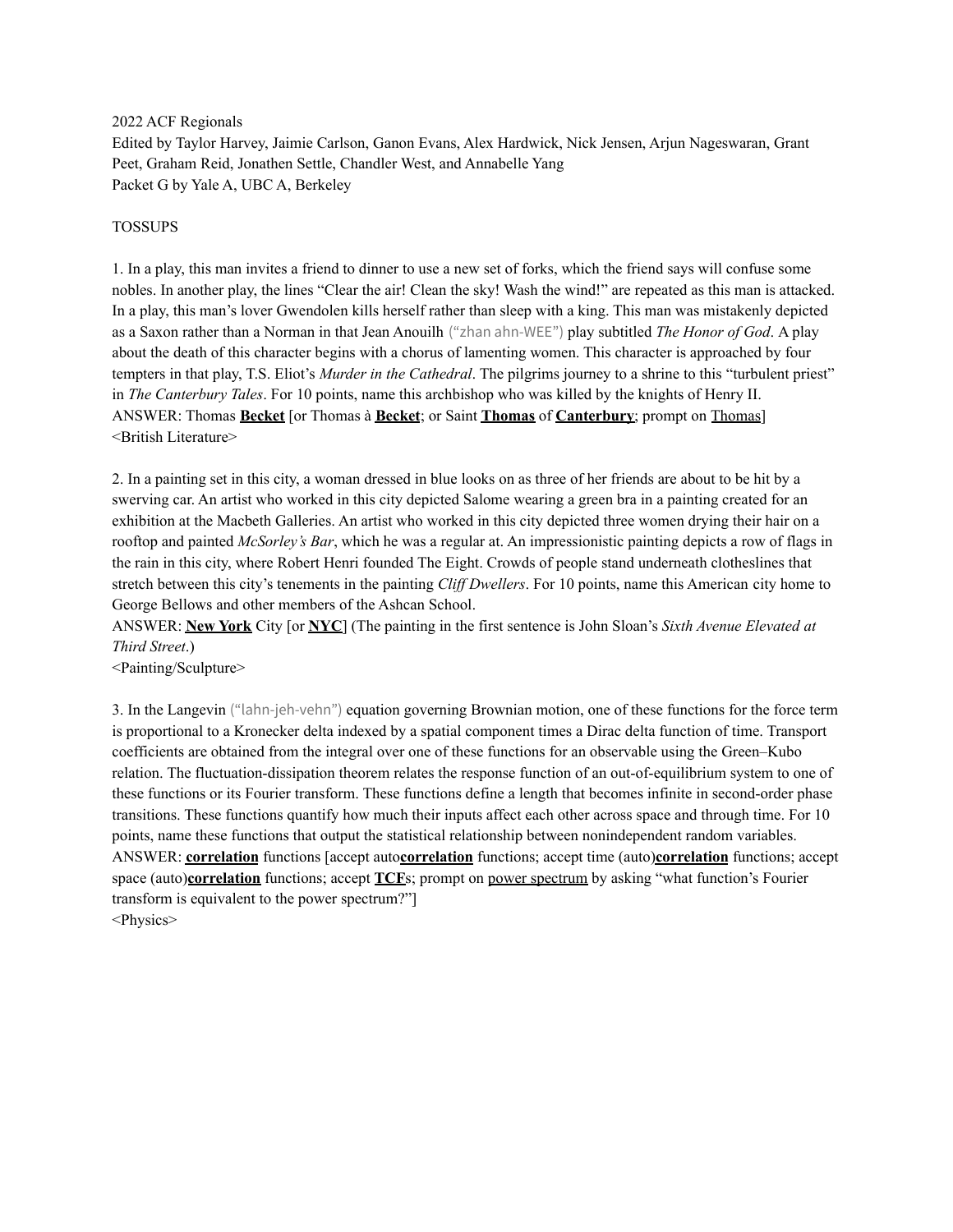4. After one of these events, the Hän people were forced onto the Moosehide Reserve. People who joined one of these events late were called "cheechakos." During one of these events, American aggression in the town of Yale against the Nlaka'pamux ("ing-kluh-KAP-muh") people led to the Fraser Canyon War. Credit for one of these events was claimed by the Tagish woman Kate and her husband, George Carmack. Skookum Jim Mason partially caused one of these events, which led to the development of the ports of Dyea ("dai-EE") and Skagway. People who came to one of these events heavily used the White Pass and Chilkoot Trails. During one of these events, settlers founded the boomtown of Dawson City. For 10 points, what type of event began after an 1896 discovery in the Klondike region? ANSWER: **gold rush**es [accept the Klondike **gold rush**; accept the Fraser Canyon **gold rush**] <American History>

5. India is said to possess an asymmetric, "quasi" type of this model revoked during three kinds of emergencies. A symmetric type of this model derives from Section 51 and the uniform tax cases in Australia. A form of this political model is likened to a "layer cake," in contrast to the cooperative "marble cake" cited in *Printz v. US*. Governments with this political model fund various programs by issuing categorical and block grants. This political model appears in the official names of the republics of Somalia, Nigeria, and Brazil. "Trialists" would have expanded the "ethnic" type of this political model in Austria-Hungary. The supremacy clause circumscribes this political model codified by the Tenth Amendment. For 10 points, non-unitary states like Russia exhibit what political model that reserves some powers to regional units?

ANSWER: **federal**ism [or **federation** or **federative**; accept **confederal**ism; accept dual **federal**ism or **divided sovereignty** or **dual sovereignty**; accept specific types, such as ethnic **federal**ism; prompt on states' rights or separation of powers or power sharing; prompt on devolution or devolved; prompt on dualism or trialism or dual monarchy; prompt on commonwealth]

<Social Science>

6. Radiosonde ("radio-sond") measurements are compared to a quantity characterizing processes with this property to determine atmosphere stability. The LCL lies at the intersection of the mixing ratio line and a curve of a process with this property. Potential temperature is found by tracing a curve of a process with this property down to 1,000 hectopascals on a skew-T diagram. An expression for the dry lapse rate for processes with this property is found using the fact that, for processes with this property, temperature times pressure to the gamma is constant. In a process with this property, an air parcel ascends and converts kinetic energy to potential energy without interacting with its surroundings. For 10 points, name this property of processes that do not add or remove heat from a system. ANSWER: **adiabatic** [accept **adiabat**s; accept **adiabatic** lifting; accept **adiabatic** lapse rate; accept **adiabatic** cooling; prompt on dry or moist before "dry" with "what thermodynamic property does the process have?"; prompt on closed systems by asking "what property does the process undergone by the system have?"; reject "isolated"] (The first sentence refers to the dry adiabatic lapse rate.) <Other Science>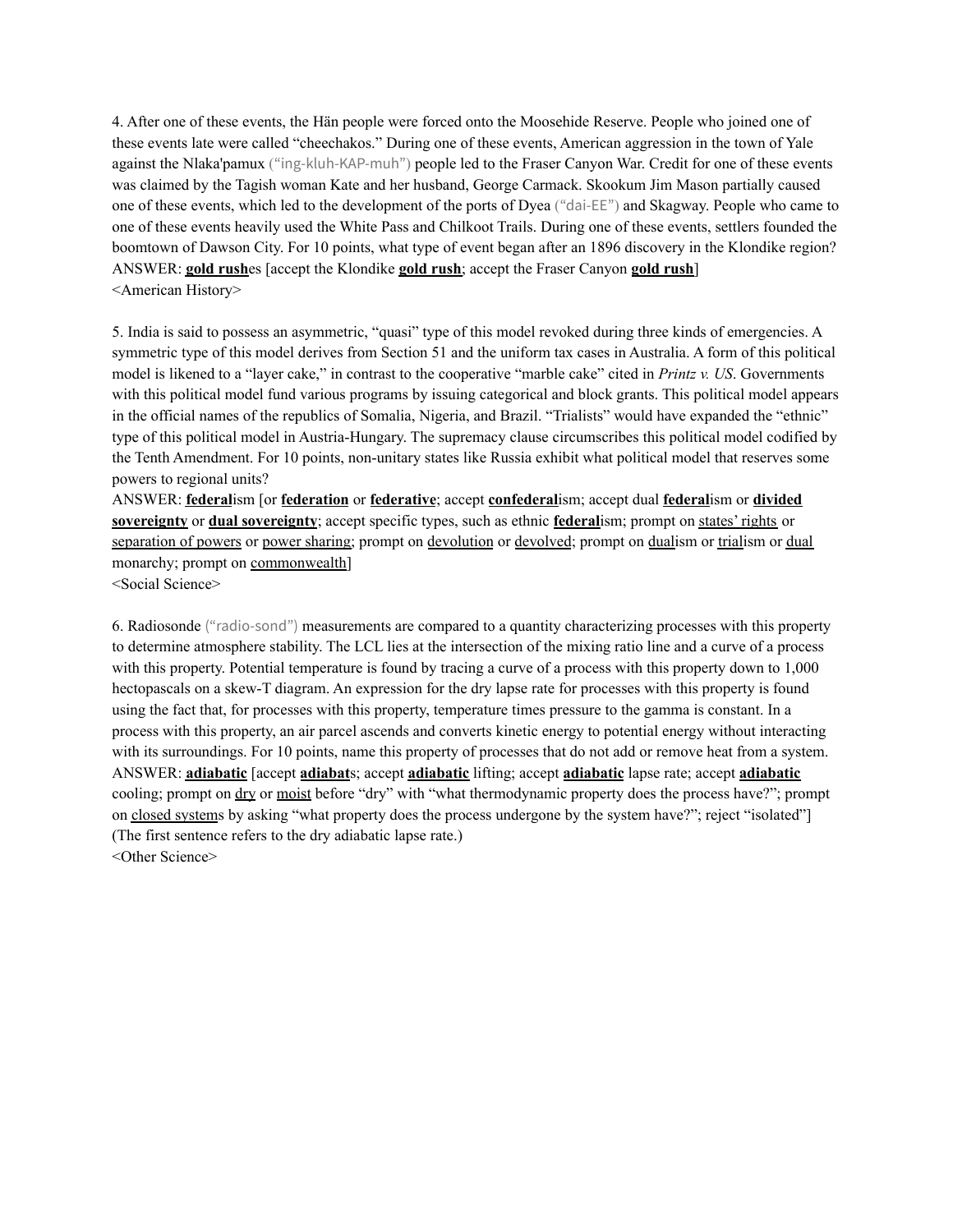7. A "palace" named for these objects at Kabah is called the *Codz Poop* ("POPE") since its façade resembles a "rolled mat." Examples of these objects covered in stucco flank a namesake "temple" at Uaxactún ("wah-shock-TOON"). A bow-and-arrow human sacrifice is depicted on the walls of another "temple" named for these objects at Tikal. In 2018, one of these objects was returned to the Maya Architecture Museum in Campeche ("cahm-PAY-chay"), three decades after it was taken from Calakmul. The Kwakwaka'wakw ("kwah-KWAH-keh-wahk") make "transformation" types of these objects based on formline design that depict animals on the exterior but human faces when opened. For 10 points, the tomb of Pakal the Great contained a jade "death" type of what objects that are worn to conceal a shaman's human characteristics during rituals? ANSWER: **mask**s [accept death **mask**s or funerary **mask**s; accept transformation **mask**s; accept Palace of the **Mask**s; accept Temple of the **Mask**s; accept jaguar **mask**; accept **Mask** of Calakmul] <Other History>

8. This story contrasts a "band of choristers" "blowing joyous airs on golden horns" with hired ritual mourners who wail after the striking of "doleful iron bells." This story opens by describing a man who loves "to make the crooked straight and crush down uneven places." A woman in this story uses "the power of a woman's will" to defy "impartial and incorruptible chance" and learn a secret about one of the "loveliest of the damsels of the court," whom she hates due to her "savage blood." This story's sequel, "The Discourager of Hesitancy," does not reveal what happened in a "semi-barbaric" king's amphitheater. For 10 points, the title question of what story by Frank R. Stockton asks whether a princess's lover opened a door to find a new bride or a "savage and relentless beast"? ANSWER: "The **Lady, or the Tiger**?"

<American Literature>

9. Betty Freeman names a suite for this non-violin instrument that uses what its composer called "spastic rhythm" in a bluesy canon. During the 1920s, the QRS Company sold tens of millions of components used with these instruments, which inspired a John Adams concerto with movements titled "Manny's Gym" and "Hail, Bop." Stravinsky's ballet *Les Noces* ("lay NOSS") was originally composed for these instruments, which are the most numerous in the original instrumentation for George Antheil's ("AN-tiles") *Ballet Mécanique*. A series of 49 études composed by Conlon Nancarrow for this instrument are considered unplayable by humans. Punch marks on paper rolls are used to "program" these instruments. For 10 points, name this uncommon instrument that uses mechanical parts to automatically press keys.

ANSWER: **player piano** [accept **pianola**; prompt on piano; prompt on keyboard] (The John Adams concerto is *Century Rolls*.)

<Classical Music>

10. Anthony Flew coined a term that references a person from this country by imagining a man reading about a sex maniac in the newspaper. A thinker from this country imagined a "lowly caterpillar" that crawls across a thousand leaves as an illustration of a two-word concept and challenged Locke's definition of personal identity with the "brave officer" account in his *Inquiry into the Human Mind*. A person from this country names a fallacy in which a speaker revises a generalization upon encountering a falsifying counterexample. A thinker from this country's namesake "enlightenment" defined causation as the noticing of "constant conjunction." For 10 points, name this country where Thomas Reid and thinkers from its "common sense" school disputed the skepticism of native son David Hume.

ANSWER: **Scotland** [or **Alba**; accept No True **Scots**man fallacy; accept **Scottish** Enlightenment; accept **Scottish** common sense school; prompt on UK or United Kingdom; prompt on Great Britain; reject "England" or "Wales" or "Northern Ireland"]

<Philosophy>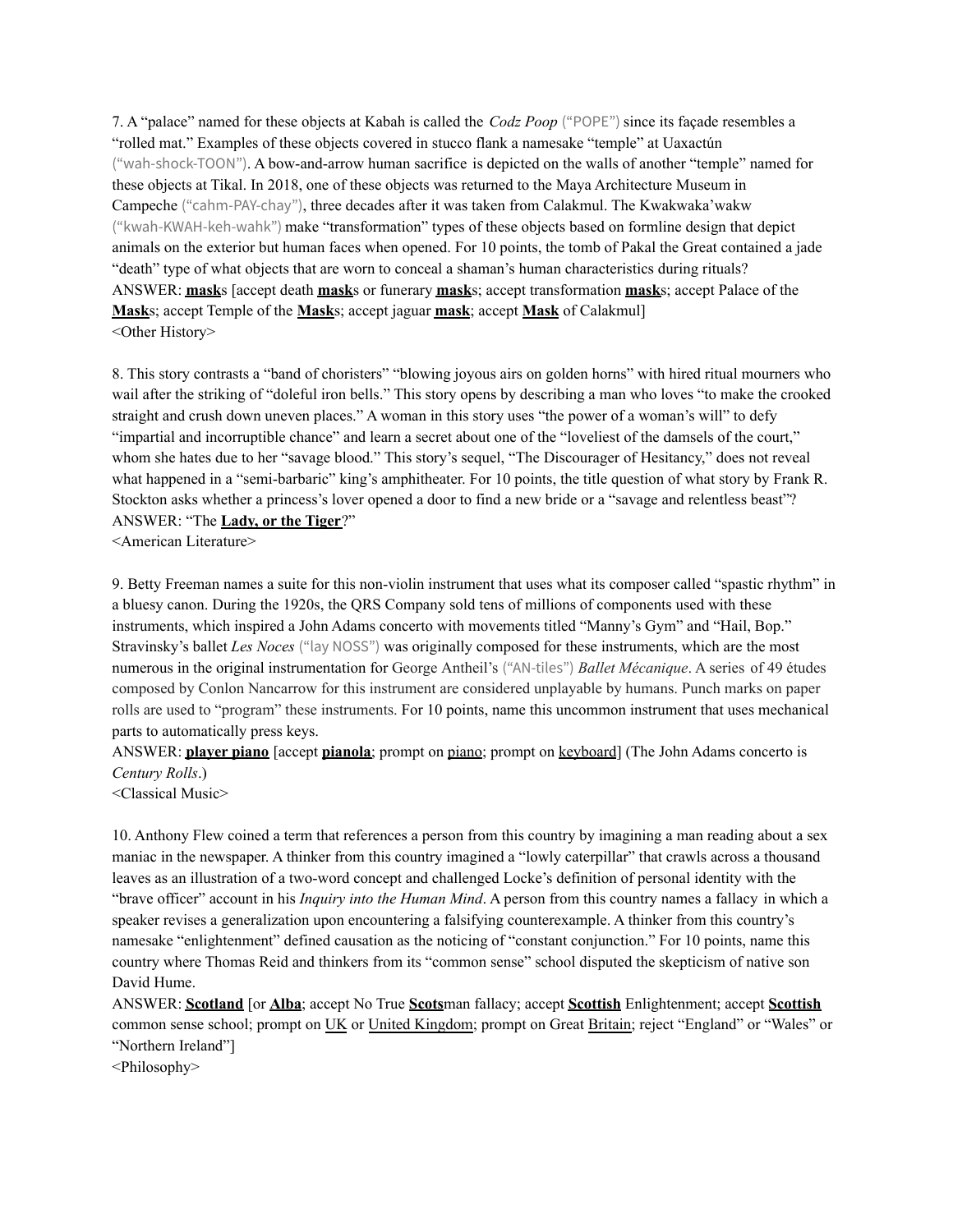11. Golden spiny mice gain this trait when they are released from competition with sympatric common spiny mice. Gordon L. Walls proposed that this trait evolved via the transmutation of one cell type into another, causing the loss of *SWS1* and *RH2* in monotremes. The musky rat kangaroo and numbat are the only species that typically (emphasize) *lack* this trait among marsupials. Michael Menaker hypothesized that endothermy enabled small, insectivorous, early eutherians to evolve this trait in a "bottleneck" driven by avoiding predation from dinosaurs. Species with this behavioral trait may have a tapetum lucidum that causes eyeshine. Animals with this trait forage before matutinal species and after vespertine species since they are active between the

crepuscular ("cruh-PUSK-yuh-lur") periods. For 10 points, what trait makes owls vulnerable to light pollution? ANSWER: **nocturnal**ity [accept descriptions such as active at **night**; accept **nocturnal** bottleneck hypothesis; accept **crepuscular**ity or **vespertine** before read; prompt on trichromacy or dichromacy or (loss of) color vision or night vision or seeing in the dark before "vision" by asking "evolution altered that trait alongside what ethological trait?"; prompt on circadian rhythmicity]

<Biology>

12. The contributions of women, Jews, and hard-drinking laborers to this tradition's music are examined in a Richard C. Jankowsky study of its "ambient" character. Different branches of this tradition are represented by each of the bright colors of the tanoura garment. Performing a song form associated with this tradition brought fame to the Sabri Brothers. People from this tradition were historically depicted wearing woolen clothes, reflecting the possible etymology of this tradition's name as referring to "those who wear wool." Poetry from this tradition is performed by qawwali vocalists like Nusrat Fateh Ali Khan. Orders in this tradition called tariqat include the Chishtis, Qadiris, and Naqshbandis. For 10 points, the Mevlevi order of what Islamic mystical tradition practices a whirling dance?

ANSWER: **Sufi**sm [or **Tasawwuf**; accept **dervish**ism; accept **Mevlevi** before read; accept *Ambient Sufism*; prompt on Islamic mysticism or Islam or Muslim before "Islamic"] <Religion>

13. In a poem, a character with this profession cannot distinguish a Gounod ("GOO-noh") opera's plot from reality. In another poem, a character with this profession loses a contest to "John Clothless," who is the Devil in disguise. In a poem whose protagonist has this profession, a card sharp cons an Italian peddler before losing half his winnings to a district officer known as "Pug-face." A character with this profession is the protagonist of Estanislao del Campo's poem *Fausto*. A character with this profession, whose second son receives advice from the dying thief Vizcacha, has a nightlong singing duel with a black singer. In a *payada*-style epic poem, the police officer Cruz befriends a protagonist with this profession, who has "the blood of the Pampas" in his veins. For 10 points, José Hernández's character Martín Fierro is what type of Argentinian horseman?

ANSWER: **gaucho**s ("GOW-chohs") [accept **gauchesco** or **gauchoesque**; prompt on horsemen or cowboys] <World Literature>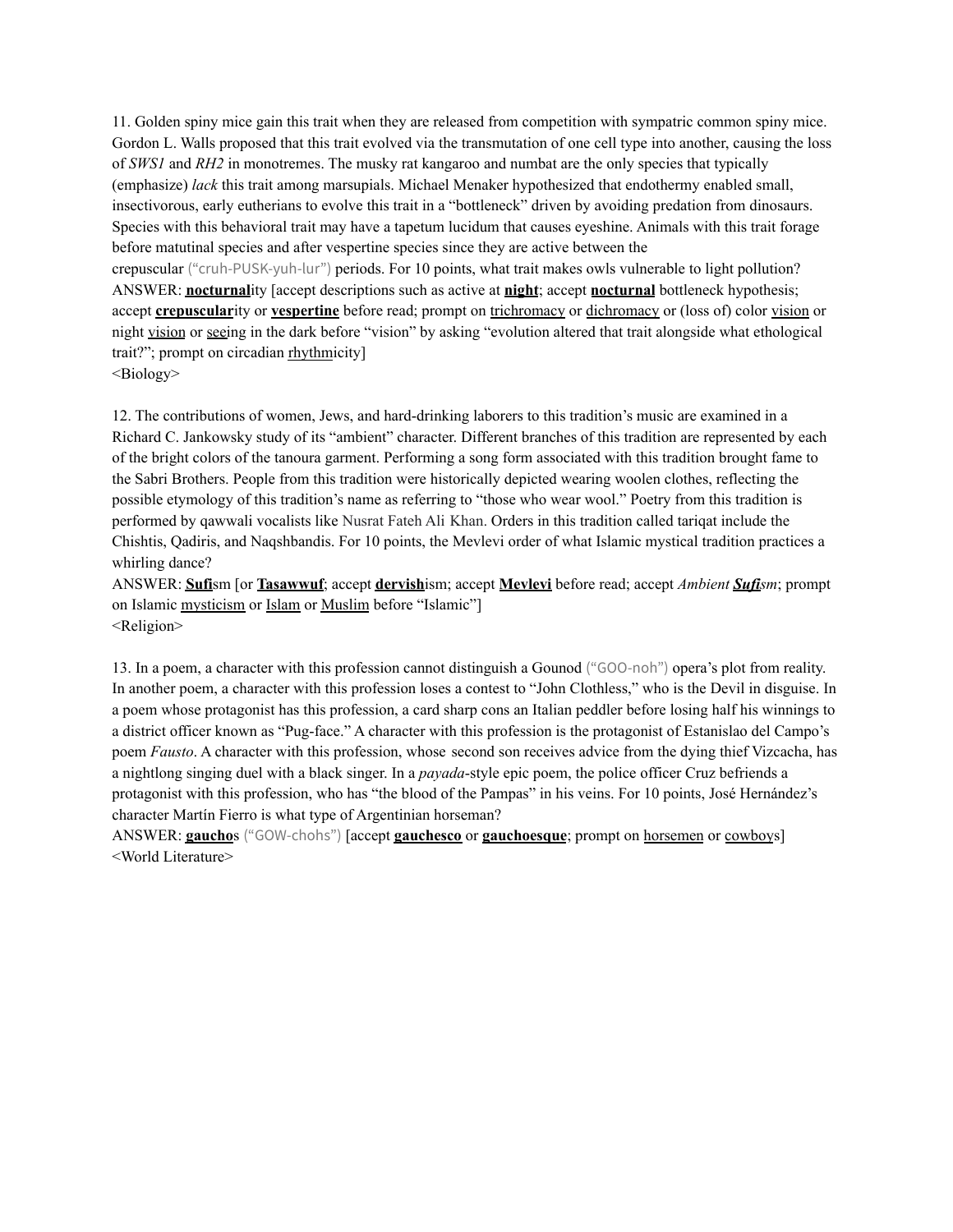14. In this kingdom, a sword-wielding bishop named Absalon paused a Palm Sunday service to fend off attacking pirates. A ruler of this kingdom supposedly besieged an island without siege equipment by waiting for a fire to break out on Saint Vitus's Day. Another ruler of this kingdom sold a foreign duchy to the Teutonic Order after the Saint George's Night Uprising. A praying bishop won a battle for this kingdom after a banner falling from the sky inspired a defense that caused the adoption of that banner as one of Europe's oldest national flags. This kingdom's last attempt to invade England failed when angry peasants murdered the last ruler whose deeds were recorded by Saxo Grammaticus, Saint Canute IV. For 10 points, name this Scandinavian kingdom that, along with Norway and Sweden, formed the Kalmar Union.

ANSWER: **Denmark** [or Kingdom of **Denmark** or Kongeriget **Danmark**] (The second sentence refers to the 12th-century siege of Arkona. Valdemar IV Atterdag sold Estonia to the Teutonic Order. The adoption of Denmark's flag occurred after the Battle of Lyndanisse.)

<European History>

15. In a series, a character named for resembling one of these objects is next to Henry Emily's daughter, Charlie, as she dies in the alley of a pizzeria. Samuel Jackson's character is forced to move like one of these objects at the end of the 2021 movie *Spiral*. In *Resident Evil Village*, the player is chased by a giant baby before a boss fight involving these objects in the shrouded Donna Beneviento's home. Videos of one of these objects accompany cassette recordings by John Kramer. A sign reading "Warning: Positively Do Not Open" appears on a box containing one of these objects in the Warren's Occult Museum. At the start of a 1988 movie, the spirit of serial killer Charles Ray is trapped in one of these objects by a voodoo ritual. For 10 points, name these objects exemplified in horror movies by Annabelle and Chucky.

ANSWER: **doll**s [accept **puppet**s or **marionette**s; accept a ventriloquist **dummy**; prompt on toys; prompt on animatronic or robot by asking "what is the animatronic of?"] (The first clue is from the *Five Nights at Freddy's* series and refers to "The Puppet.")

<Pop Culture>

### *Note to moderator: Read the answerline carefully.*

16. Violence after one of these events led to a communist student's failed assassination of a prince, which, two years later, inspired the anti-riot Peace Preservation Law. A bureau created "recovery parks" after one of these events, whose namesake discount bills caused a financial crisis four years later, enriching the "Big Four" firms after the Seiyūkai refused to bail out the Bank of Taiwan. During the Ansei era in 1855, these events inspired *namazu-e* prints of catfish. After one of these events during the Taishō era, nationalists killed around 6,000 Koreans and firestorms killed 100,000 others; that 1923 event of this kind failed to harm Frank Lloyd Wright's Imperial Hotel but devastated Yokohama, Kantō. For 10 points, the 3.11 tsunami and Fukushima nuclear accident in Tōhoku were caused by what type of natural disaster?

ANSWER: **earthquake**s [or **seismic** activity; or dai-**jishin** or Dae**jijin**; accept 2011 Tōhoku **earthquake**; accept Great Kantō **earthquake** of 1923 or Tōkyō-Yokohama **earthquake** of 1923; accept Ansei great **earthquake**s; prompt on natural disasters; prompt on firestorms or massacre of Koreans or Zainichi by asking "in the aftermath of what type of event?"] (The student was Nanba Daisuke, who tried to assassinate Hirohito in the Toranomon incident.)

<World History>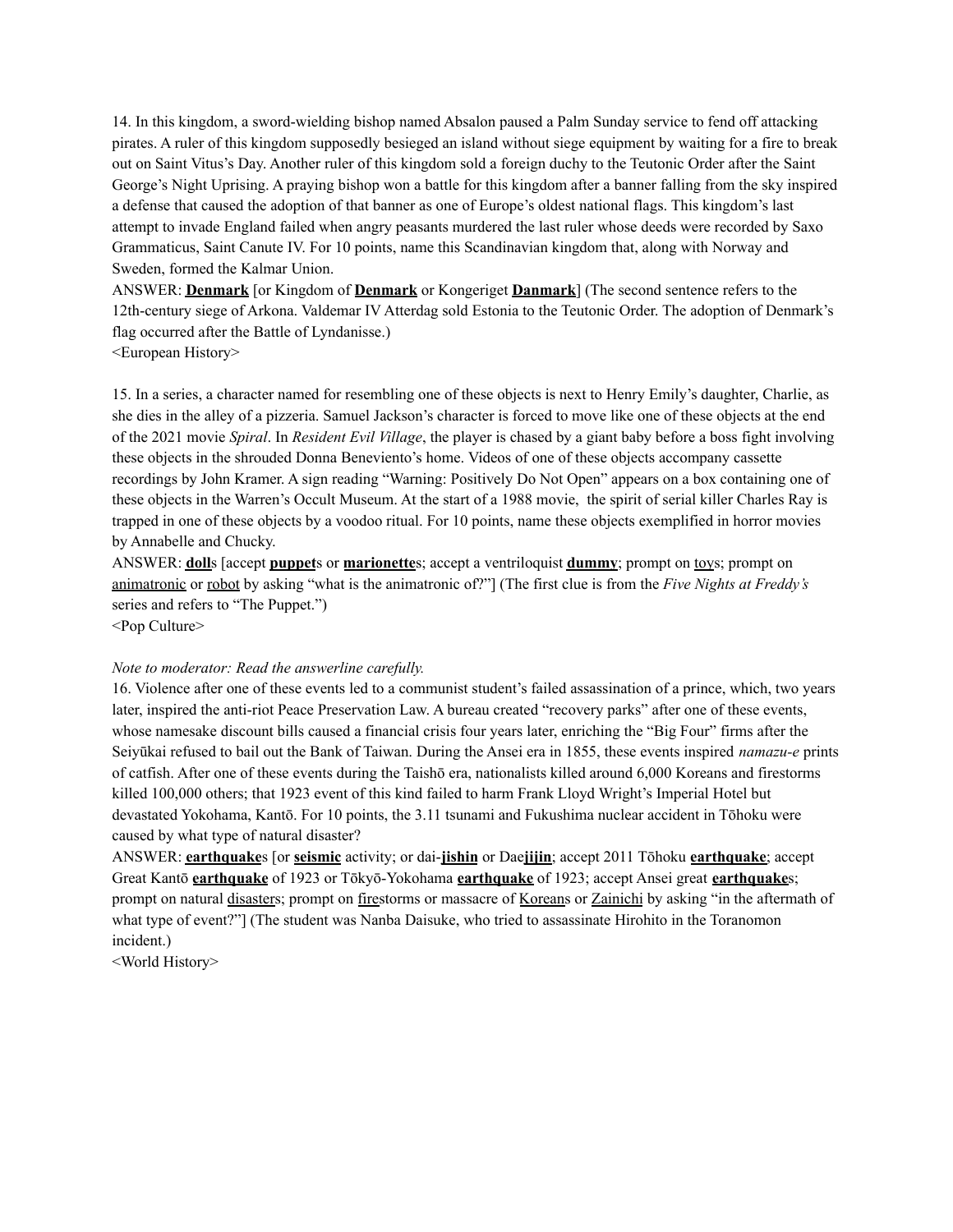17. According to Thomas of Britain, this hero kept a "hall of statues" with golden tubes delivering fragrant scents to a likeness of his lover. This hero is not Diarmuid ("DEER-mid"), but a splash of water caused a woman to remark that the water was bolder than him. This hero and his lover were compared to intertwined honeysuckle and hazel in Marie de France's "Chevrefoil." This hero won the right to take away a princess of Ireland by presenting a dragon's tongue in a poem by Gottfried von Strassburg; that woman recognized the sword of this hero based on a piece that had lodged in Morholt's body. This rival of Palamedes ("pal-ah-MEE-deez") died after black sails were allegedly sighted by a woman renowned for her white hands. For 10 points, name this knight, the nephew of Mark of Cornwall, who fell in love with Iseult ("is-OOLT").

# ANSWER: **Tristan** [or **Tristram** or **Tristain**]

<Mythology>

18. A series of tiered lightning rods on top of a complex in this city transfers electricity down to a series of eight golden wall medallions depicting "treasures." A gilded sculpture of an eleven-faced figure in this city was legendarily formed in the interior of a sandalwood tree. Steep, inward-sloping rammed earth and stone walls protect a fortress in this city that consists of upper red and lower white sections. Distinctive curved, gold-painted roof elements appear atop this city's Jokhang ("joh-KAAN") Temple, part of a World Heritage Site along with Norbulingka. A mausoleum in this city inside a dzong-style complex houses the remains of religious leaders like Ngawang Lobsang Gyatso. For 10 points, the Potala Palace has served as the longtime home of the Dalai Lama in what capital of Tibet?

ANSWER: **Lhasa** [or **Chéngguān**] <Other Fine Arts>

19. During one of these events, a man recalls telling his son, "It … isn't possible for you to ask me all the questions, or for me to give you all the answers"; during another of these events, his son later recalls that exchange while near a black bowl. Mary Hare sees a crack widen in the marble at her estate, Xanadu, as one of these events involving Mordecai Himmelfarb occurs in Patrick White's *Riders in the Chariot*. The title character is disturbed by one of these events and the gaze of a mourning mother in the opening of a novel by Pär Lagerkvist. In a controversial José Saramago ("zhoo-ZEH sah-ruh-MAH-goo") novel, a man whose father forced him to undergo one of these events declares, "Men, forgive Him, for He knows not what He has done." For 10 points, a death by what method occurs at the end of *The Gospel According to Jesus Christ?*

ANSWER: **crucifixion** [accept Jesus dying on the **cross**; prompt on execution or murder or death or similar by asking "by what method?"] (The Lagerkvist novel is *Barabbas*.) <European Literature>

20. One of these systems prepared from arsenic containing cacodylate ("KAK-uh-DIL-ate") salts is used to prepare specimens for electron microscopy. One of these systems named for McIlvaine can be combined with glycerol to prepare a microscope slide. One of these systems called RIPA is often used to lyse cells in preparation for the Western blot technique. An example of these systems is made by mixing compounds that contain citrate and phosphate. The capacity of one of these systems depends on the molarity of the species it consists of and is highest when pH equals pKa ("P-K-A"). The Henderson–Hasselbalch equation estimates the pH of these solutions. For 10 points, name these solutions that are formed from weak acids and their conjugate bases or vice versa and resist changes in pH.

ANSWER: **buffer**s [or **buffer** solutions; accept **buffer**ing agents; prompt on solutions before read] <Chemistry>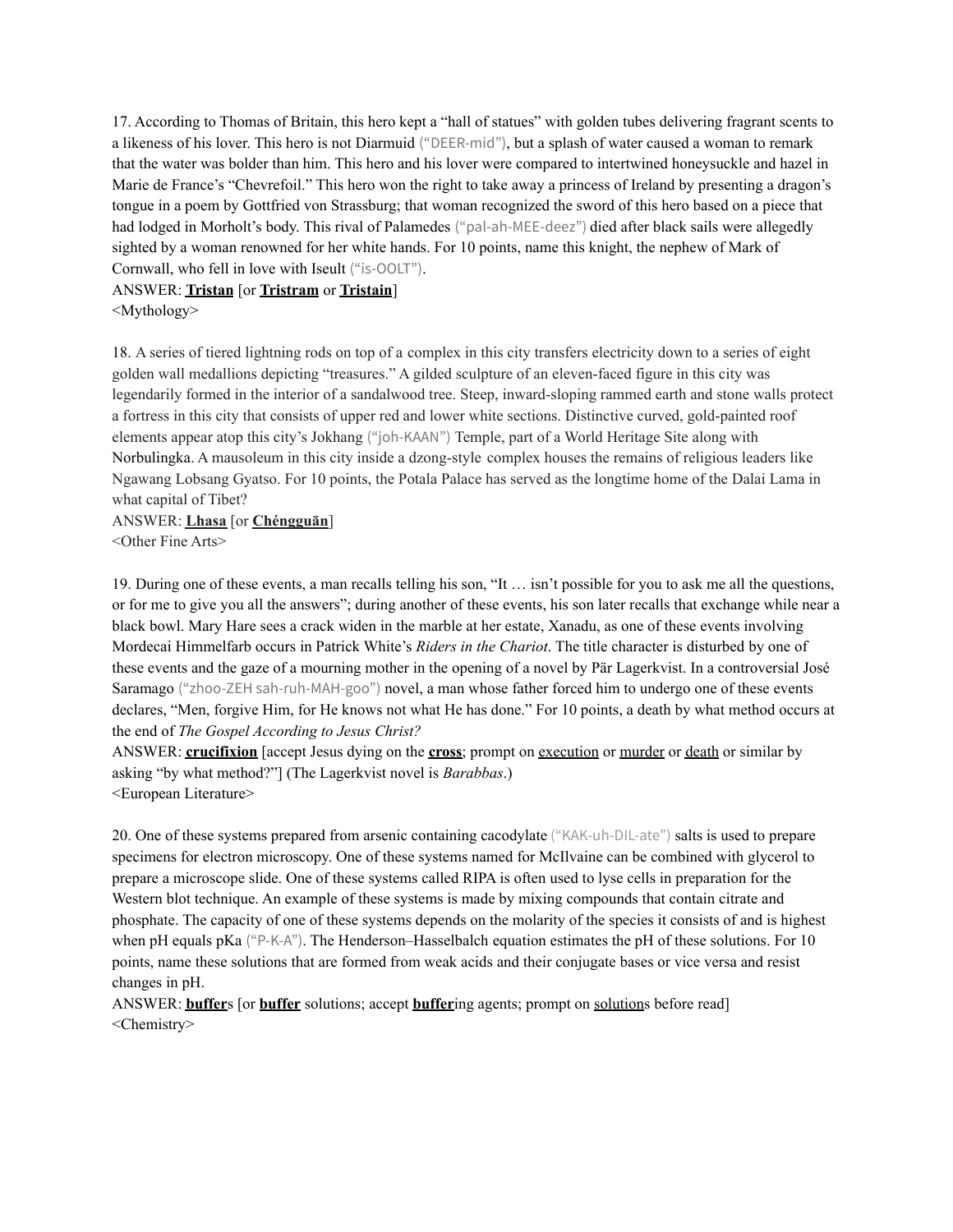Tiebreaker. Hormuz used this resource to make larins that were adopted in Kandy. Joseon cultivated red ginseng to keep up tributes after a decline in this resource's imports via Busan's Waegwan. This was the main resource traded for sharkskin and deerskin from Taiwan and Ayutthaya ("ah-YOO-tuh-YAH") by red seal ships until a 1668 embargo on exports from Dejima ("deh-jee-mah"). Kurufone ships of the Nanban trade exchanged silk from Níngbō for this resource, which became Japan's main export after it was found in Sado and Iwami. Richard von Glahn dubbed 1550 to 1650 a "century" of this resource for the Míng dynasty, which imported tons of taels of it from Guanajuato ("gwah-nah-WAH-toh") and Zacatecas on Acapulco's Manila galleons after it became an uncoined monetary standard. For 10 points, Spanish "treasure ships" supplied China with ingots of what metal mined in Potosí?

ANSWER: **silver** [or **Ag**; or **yín** or **plata** or **prata**; accept **silver** bullion or **silver** bars; accept **silver** chloride or **Ag**Cl; accept **silver** ships or naus da **prata**; prompt on bullion or precious metals] (Joseon imported Japanese silver to pay tributes to Míng and Qīng China. Sado's Aikawa mine also produced gold, but silver was by far Japan's largest export during the period.)

<World History>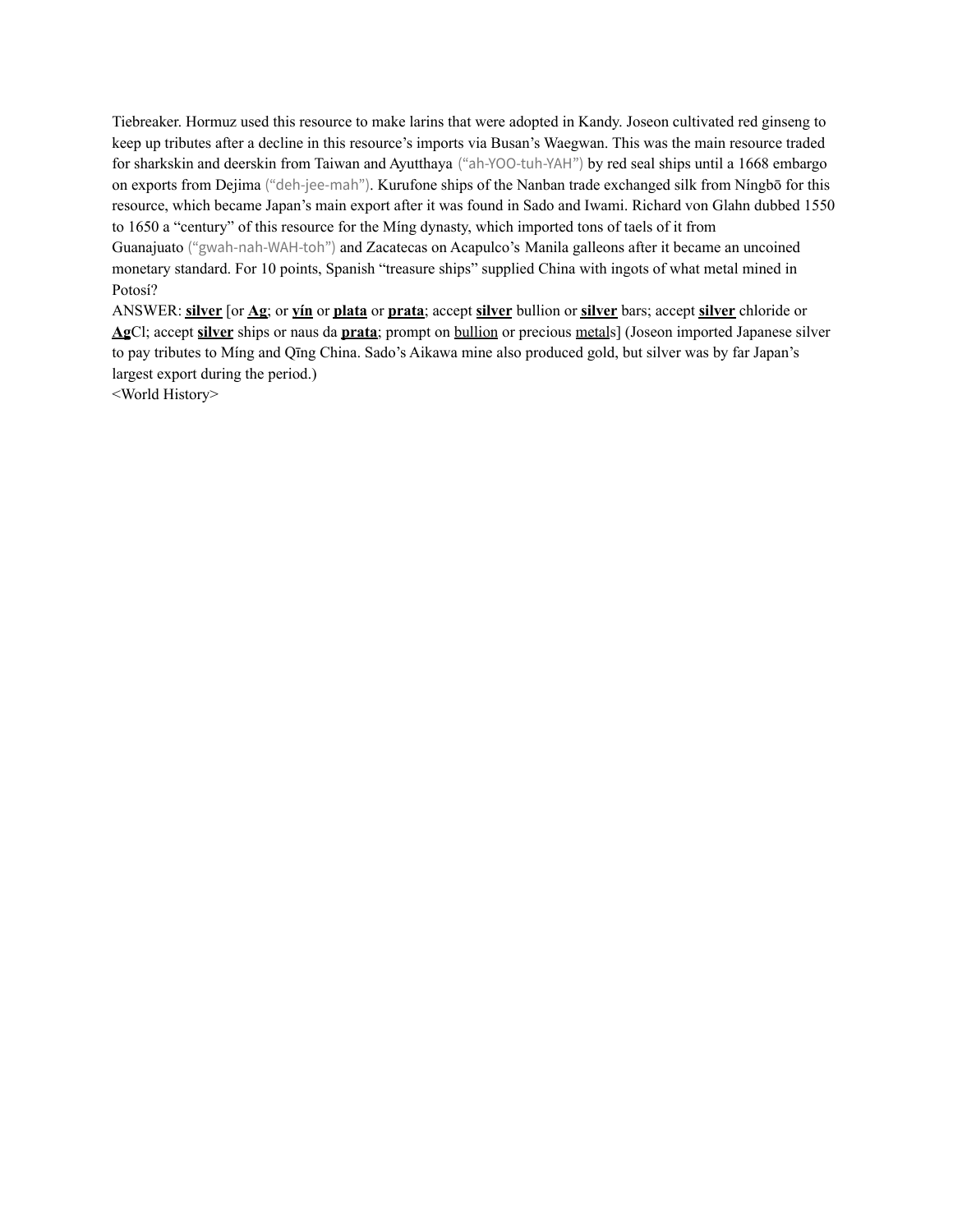### BONUSES

1. This author prescribes cabbage for indigestion, applying a cabbage poultice for wound healing, and bathing infants in a cabbage-eater's urine for raising strong children. For 10 points each:

[10m] Name this author who claims that "from the farming class . . . the bravest men and the sturdiest soldiers come" in *On Agriculture*. A lost prose history called *Origines* was written by this author, the great-grandfather of a similarly named member of the Optimates.

ANSWER: **Cato** the **Elder** [or Marcus Porcius **Cato** the **Elder**; or **Cato Major** or **Cato** the **Censor** or **Cato** the **Wise**; prompt on Cato; reject "Cato the Younger" or "Cato of Utica"]

[10e] When listing types of agricultural land, Cato calls land used to cultivate grapes for producing this substance his first choice. Sophisticated Romans disdained consumption of *merum*, an undiluted form of this substance. ANSWER: **wine** [or **vinum**]

[10h] Cato claims that the best farm would cover one hundred *iūgera* ("EE-oo-gay-ruh"), a measurement derived from the name for this object. After the Battle of the Caudine Forks, the Samnites forced defeated Roman soldiers to walk under an example of this object constructed from spears.

ANSWER: **yoke** [accept **iugum** or **jugum**]

<Other History>

2. Voyager 2 discovered this body's plumes Mahilani and Hili, which are hypothesized to be driven by a solid-state greenhouse effect. For 10 points each:

[10h] Name this body whose large mass and retrograde orbit mean it was likely captured from the Kuiper ("kai-per") Belt. Voyager 2 recorded a Bond albedo of 0.89 in the visual region for this body.

### ANSWER: **Triton**

[10e] Triton is a moon of this planet. The Great (emphasize) *Dark* Spot is no longer visible on this ice giant. ANSWER: **Neptune**

[10m] This phenomenon is a possible cause of Triton's plumes, and it is known to be the source of Enceladus's water-rich plumes. This phenomenon releases low viscosity lava composed of water, dissolved gasses, and salts. ANSWER: **cryovolcanism** [or **cryovolcano**es; reject "volcanism" or "volcanoes"]

<Other Science>

3. David P. Byrne and Nicolas de Roos used 15 years of data from Perth gas stations to study the evolution of this situation after equilibrium selection. For 10 points each:

[10m] Name this situation that is "undifferentiated" if it involves a standard commodity. Simple forms of this situation are modeled by the Cournot ("coor-NO") and Bertrand frameworks and by repeated games with the possibility of retaliation.

ANSWER: **oligopoly** [or word forms like **oligopolistic** market; accept **duopoly**; accept undifferentiated **oligopoly**; prompt on imperfect competition by asking "what specific market structure?"; prompt on interdependence or collusion or cartels]

[10e] Microeconomics textbooks often illustrate collusion-based theories of oligopoly with this cartel, whose members include Gabon, Kuwait, and the UAE. This cartel's oil embargo exacerbated 1970s-era stagflation.

ANSWER: **OPEC** [or **Organization** of the **Petroleum Exporting Countries**; accept **OPEC** Plus] [10h] Saudi Arabia historically served in this role for OPEC by maintaining a "spot" quantity for oil as high, fixed, and "parametric." Tacit collusion is induced by dominant firms in this role, which may also be "low cost" or "barometric."

ANSWER: **price leader** [or **leader pricing**; accept dominant-firm **price leader**ship or collusive **price leader**ship or barometric **price leader**ship or low-cost **price leader**ship; accept **Stackelberg** price **leader**ship; prompt on leadership]

<Social Science>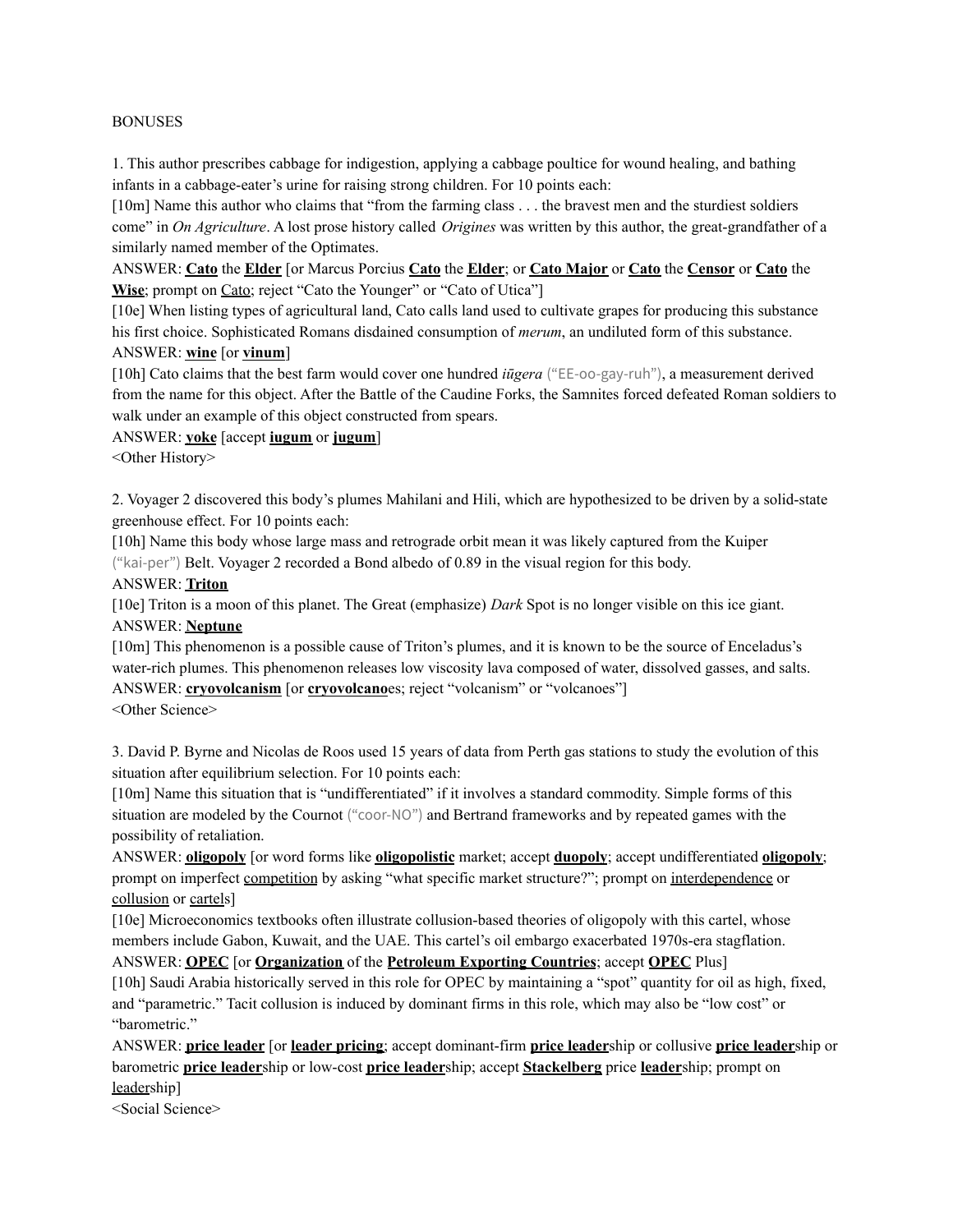4. The *paraklausithyron* ("pa-ra-CLOW-si-THAIR-on") is a type of lament delivered by a lover in one of these locations. For 10 points each:

[10h] Describe these locations, one of which provides the setting for Tibullus's second poem addressed to Delia. An *exclusus amator* is usually found in these locations.

ANSWER: outside a **door** [or *ianua* or *limen* or *limina*; accept description such as **outdoor**s or **outside** or on a **threshold** or at the **entrance** of a house; accept "at a **door**" or "at/in the **doorway**" or "at/on a **doorstep**; prompt on liminal spaces; reject "inside a door" or "indoors"]

[10m] Another frequent motif in Latin love elegies compares the lover to a member of this profession. A Plautus comedy depicts Pyrgopolynices ("PEER-goh-poll-ee-NY-seez"), the title "swaggering" member of this profession. ANSWER: **soldier**s [or *miles* or *milites*; accept *Miles Gloriosus* or *The Swaggering Soldier* or *militia amoris*] [10e] Ovid's *Amores* ("ah-MOR-ayz") begins with this god stealing a metrical foot from the poem. Roman love elegies often attribute the torment of love to the arrows shot by this god, the son of Venus.

ANSWER: **Cupid** [or **Cupido**; accept **Eros**; prompt on Amor]

<World Literature>

5. A descending A-minor scale represents one of these events in the second phase of *An Alpine Symphony*. For 10 points each:

[10m] Name this type of event. In the opening of a tone poem by the same composer, an ascending root, fifth, and octave in the brass over a sustained root in the bass represents one of these events.

ANSWER: **sunrise** [accept **dawn** or **daybreak**; accept **morning**]

[10e] Those evocations of sunrise are part of this German composer's pieces *An Alpine Symphony* and *Thus Spoke Zarathustra*.

ANSWER: Richard **Strauss** ("ree-kard shtrowss") [or Richard Georg **Strauss**]

[10h] Another brass-heavy evocation of sunrise that premiered in the 1890s is this composer's "Inno del sol" from his Japan-set opera *Iris*. An oft-excerpted orchestral piece by this composer accompanies a deserted town square during Easter in an 1890 opera.

ANSWER: Pietro **Mascagni** ("mah-SKAHN-yee") (The piece is the intermezzo from *Cavalleria rusticana*.) <Classical Music>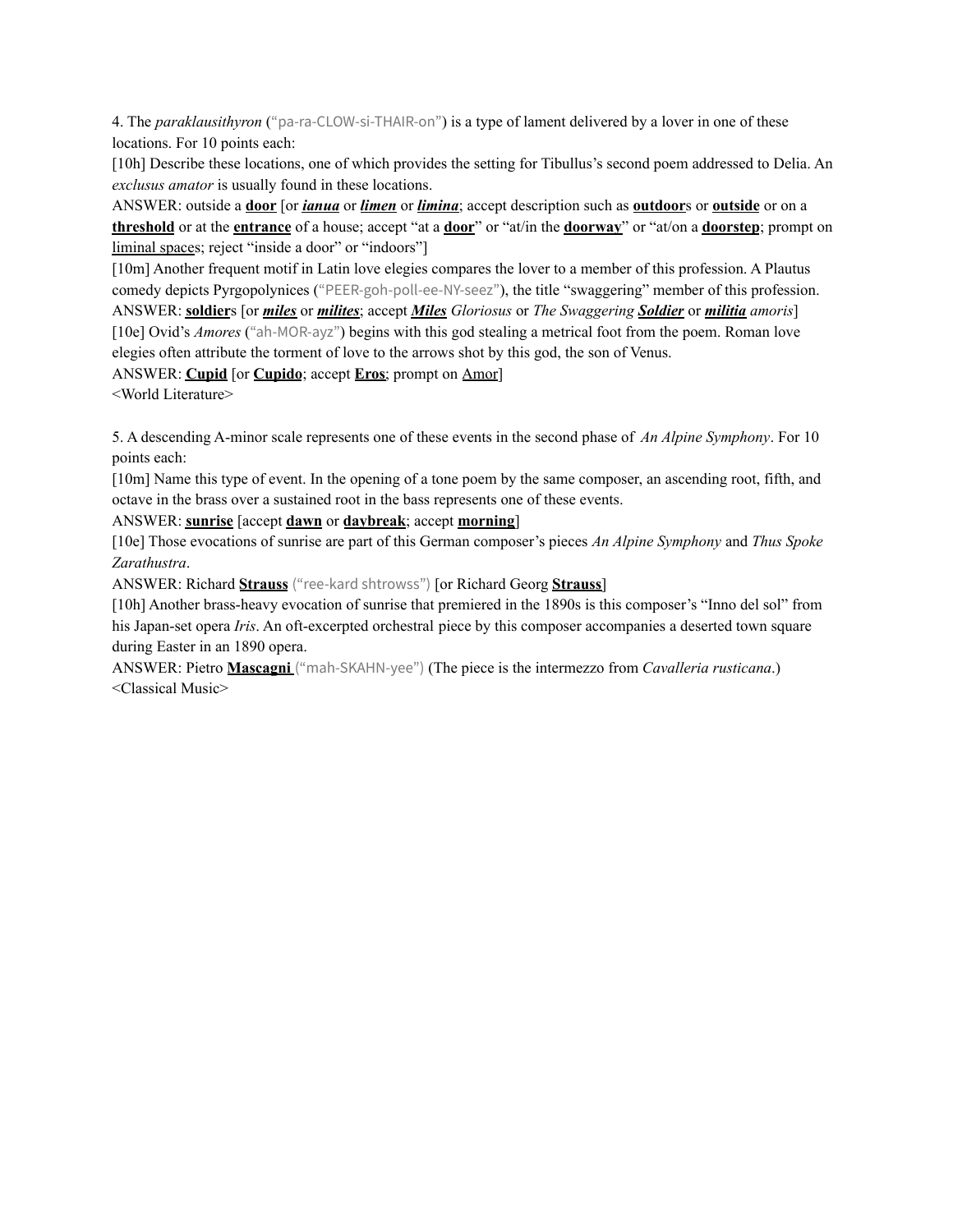6. The book *The Golden Rhinoceros* notes that this city's people were called "quarrelsome" in records from Zhèng Hé's ("jung huh's") fleet, which stopped here before reaching Barawa and Malindi to its south. For 10 points each: [10h] Name this home city of Abd al-Aziz of the Maldives, a country that may have been Islamized by this city's northern rival Zeila. The ancient port of Sarapion grew into a sultanate based in this city before the Ajuran Empire conquered it.

ANSWER: **Mogadishu** [or variants like **Muqadīshū** or **Maqdishû** or **Mu-ku-tu-shu**; or **Xamar** or **Hamar** Weyne; accept Sultanate of **Mogadishu**]

[10e] Yāqūt al-Hamawī wrote that Mogadishu exported sandalwood and ambergris for these products, which were later made with Madagascan and Comorian ylang-ylang. Musk deer and rose petals supplied "notes" for these cosmetics.

ANSWER: **perfume**s [or **parfum**s; accept **eau de toilette** or eau de **cologne**; accept **fragrance**s or **scent**s or **aroma**s; accept **incense**; accept **essential oil**s or **volatile oil**s or **ethereal oil**s; prompt on smells or odors; prompt on oils]

[10m] Alabastra and "pilgrim bottles" held perfumes in this historical region, where Polish archaeologists excavated Orthodox cathedrals in Faras and Dongola. Nobatia, Alodia, and Makuria ruled this region after the decline of Meroë ("MAIR-oh-ee").

ANSWER: **Nubia** [or an-**Nūba** or **Nobīn**; accept Upper **Nubia** or Lower **Nubia**; accept **Kush** or **Qes**; accept **Triakontaschoinos** or **Dodekaschoinos**; prompt on Sudan or Bilād as-sūdān or Sahel or Kordofan; prompt on Southern Egypt or Misr or Kemet or km.t or the Nile; reject "Upper Egypt" or "Lower Egypt"] <World History>

7. A set of laws and a set of facts are the antecedents to Carl Hempel's deductive-nomological, or DN, model of this sort of statement. For 10 points each:

[10h] Name this sort of statement central to analytic accounts of the philosophy of science. Wesley Salmon's statistical relevance and causal mechanical models are alternatives to the DN account of these statements. ANSWER: scientific **explanations** [accept word forms like **explain**ing how phenomena work]

[10e] Many accounts of scientific explanation use abductive reasoning, which is most closely associated with this American pragmatist philosopher who wrote the essays "The Fixation of Belief" and "How to Make Our Ideas Clear."

ANSWER: C. S. **Peirce** ("purse") [or Charles Sanders **Peirce**]

[10m] The complexity of scientific explanation can be contrasted with the simplicity of these statements, which are enumerations of the facts of observation. Bertrand Russell's "On Denoting" discusses "definite" statements of this type.

ANSWER: **description**s [accept definite **description**s]

<Philosophy>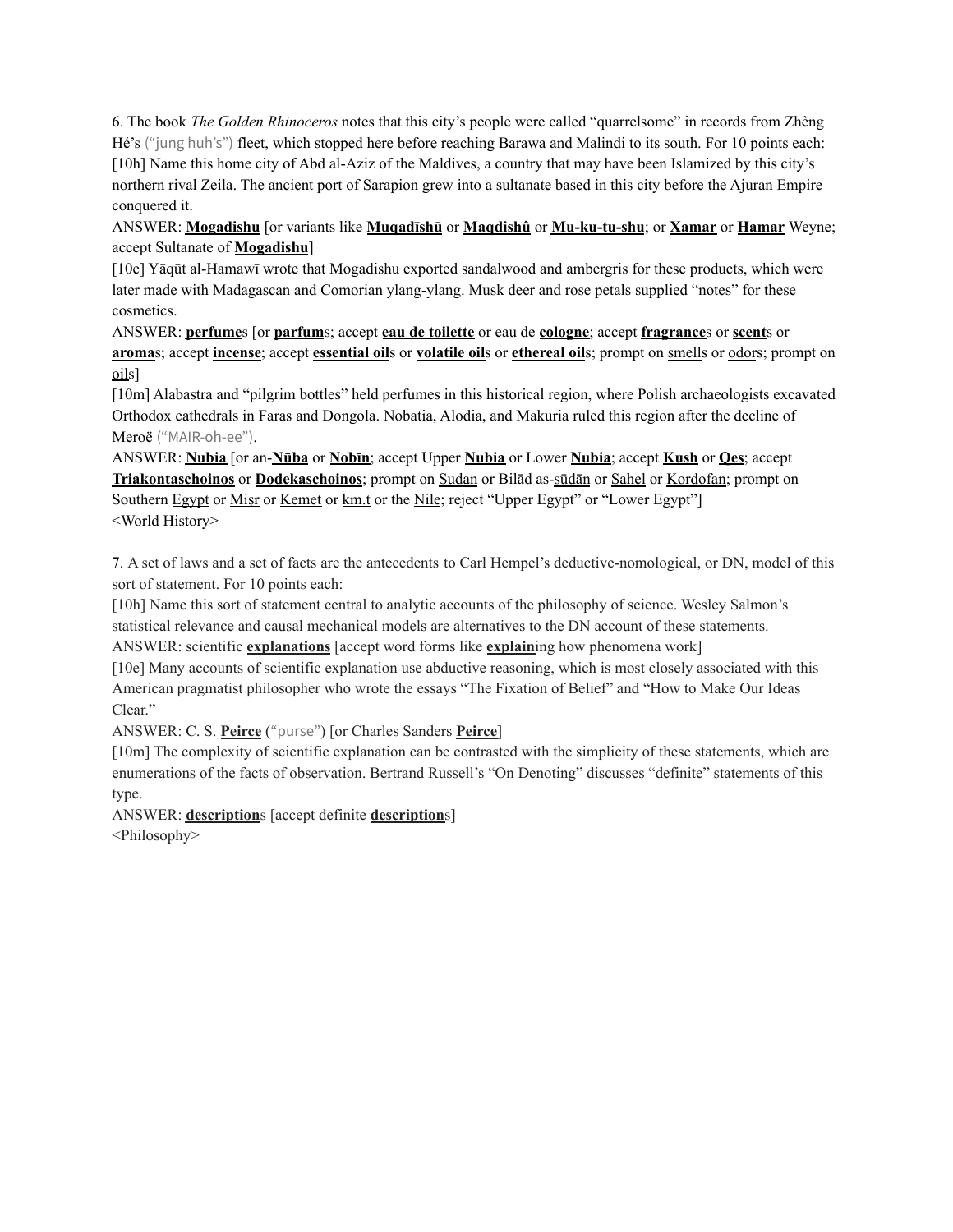8. The Gross–Pitaevskii ("gross pih-TAH-yiff-ski") interaction constant equals 4 pi h-bar squared over m, all times this constant. For 10 points each:

[10h] Name this constant equal to the (read slowly) negative of the limit as the wave number goes to zero of one over the wave number times the tangent of the phase shift.

ANSWER: **scattering length** [prompt on a-naught; prompt on, BUT DO NOT OTHERWISE REVEAL, a-sub-s] [10e] For low-energy scattering between waves denoted by this letter, only the first term in the partial wave expansion is kept. This letter denotes atomic orbitals with *l* equal to zero.

### ANSWER: **s**

[10m] Partial wave expansion is valid only for potentials with this property. Because the potential of the hydrogen atom has this property, its Schrödinger equation is solved by separation of variables into a radial wave function and an angular wave function.

ANSWER: **spherical symmetry** [or **spherically symmetric**; accept answers indicating that it has the **symmetry** of a **sphere**; prompt on symmetry]

<Physics>

9. A character in this short story receives a note written in six different languages and orders two gunshots to be fired because he finds no errors in any of the versions. For 10 points each:

[10h] Name this short story, whose protagonist laments "throwing away two million." That banker in this story kisses a sleeping man on the head after reading about his contempt for earthly life and money.

## ANSWER: "The **Bet**" [or *Pari*]

[10m] In this short story by the author of "The Bet," the banker Dmitri Gurov begins a "double life" "which flowed in secret" by starting an affair with Anna Sergeyevna, whom he meets in Yalta.

ANSWER: "The **Lady with** the **Dog**" [or "The **Lady with** the Lapd**og**" or "The **Lady with** the Pet **Dog**" or "The **Lady with** the Toy **Dog**"; accept "a" in place of "the"; or *Dama s sobachkoy*;]

[10e] This Russian author wrote "The Bet" and "The Lady with the Dog." Gayev takes a job as a bank official in this author's play *The Cherry Orchard*.

ANSWER: Anton **Chekhov** [or Anton Pavlovich **Chekhov**]

<European Literature>

10. During the early 2000s, a panic about swallowing cockroach eggs erupted due to PETA ("pee-tah") reports about performing this action that were conflated with a 1998 incident of a woman eating a nasty Taco Bell meal. For 10 points each:

[10h] Name this action that apocryphally killed Sigmund Fechheimer from blood poisoning. A Rowland Hill invention for the Penny Black popularized this action, which ingests about 0.17 calories.

## ANSWER: **lick**ing an **envelope** [accept **lick**ing a **stamp**]

[10e] The Penny Black stamp depicts this woman, who was gifted the Koh-i-noor diamond as a brooch while empress of India. This woman's collection of Turkish-cut diamond brooches was a gift from her husband, Albert. ANSWER: Queen **Victoria** [or Alexandrina **Victoria**; prompt on Vicky]

[10m] This country was the first to develop self-adhesive stamps. Members of this country's Mende ("MEN-day") and Temne people panned for diamonds in its Kono District to support Foday Sankoh's RUF in a civil war.

# ANSWER: **Sierra Leone** [or Republic of **Sierra Leone** or **Salone**]

<Other Academic>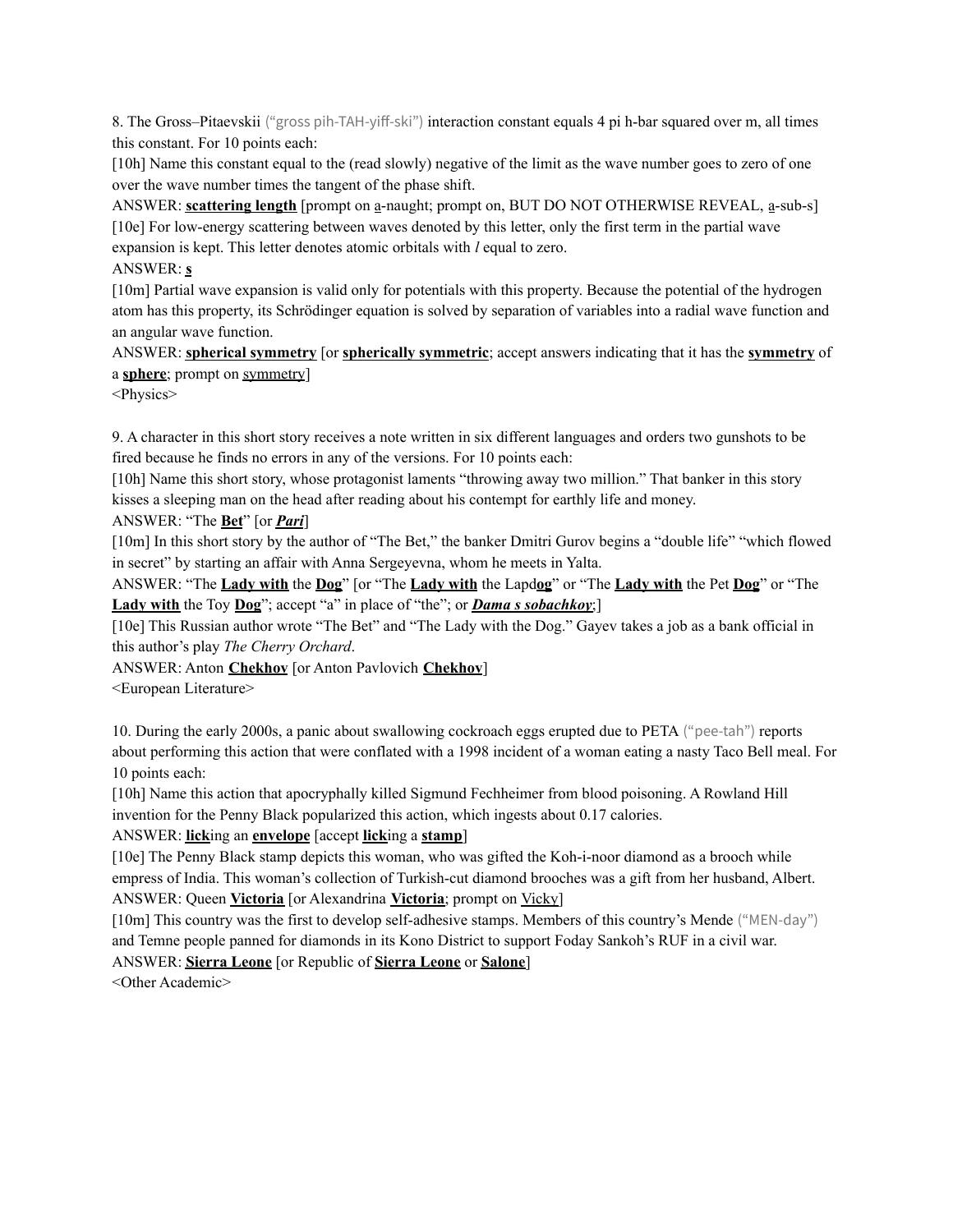11. This man wrote the pamphlet "Grant against Hancock," but he changed the names when it was revealed that Grant would not be nominated for president. For 10 points each:

[10h] Name this man whose "companion to the Bible," *The Truth*, was plagiarized from John Humphrey Noyes ("noise"). Despite his devotion to Noyes, this man was rejected by members of the Oneida Community. ANSWER: Charles **Guiteau** ("guh-TOH") [or Charles Julius **Guiteau**]

[10e] Charles Guiteau ("guh-TOH") was executed for the assassination of this president. This president, succeeded by Chester A. Arthur, likely actually died due to his surgeons infecting the gunshot wound.

# ANSWER: James A. **Garfield** [or James Abram **Garfield**]

[10m] Guiteau proclaimed his allegiance to this faction of Republicans after he was put on trial for Garfield's murder. This faction, which favored the spoils system, was opposed by James G. Blaine and the Half-Breeds. ANSWER: **Stalwart**s

<American History>

12. Invertebrates typically undergo autonomous specification during this process, which is regulated by DIF in the stalk-forming model slime mold *Dictyostelium* ("dick-tuh-STEE-lee-um"). For 10 points each:

[10m] Name this process whose status is tracked by barcoding single cells for lineage tracing and fate mapping. Nanog depletion induces this process, which can be reversed by Yamanaka factors like Oct4 in "terminal" fibroblasts.

ANSWER: **differentiation** [or word forms like **differentiated** cells; accept lineage **commitment** or **determination**; accept terminal **differentiation**; prompt on development or specialization or word forms; prompt on cell division or growth or proliferation or migration by asking "what developmental process that is often accompanied by that step?"]

[10h] In this general type of signaling, growth and differentiation factors diffuse to nearby competent cells. This local signaling mode, which may be instructive or permissive, does (emphasize) *not* require direct contact with target cells.

ANSWER: **paracrine** signaling [or **paracrine** factors] (Juxtacrine signaling *does* require cell-cell contact.) [10e] One of the paracrine factors with the longest-known diffusion range is activin, which promotes folliculogenesis in these organs. A "surge" in luteinizing hormone causes these organs to release eggs during ovulation.

ANSWER: **ovaries** [or **ovary**; accept **ovarian** follicles; prompt on gonads or sex organs] <Biology>

13. Adrien Duazats marveled over the "lizard-like" ability of three men to climb one of these structures, which he depicted in an 1830 painting after seeing it in person. For 10 points each:

[10h] Identify this type of structure. In another painting, a ruler riding a white horse has his head turned away from several of these structures but raises his hand and points toward them.

# ANSWER: **pyramid**s [accept the Great **Pyramid** of Giza; accept, BUT DO NOT OTHERWISE REVEAL, *Napoleon at the Pyramids*]

[10m] The latter depiction of pyramids is by this French artist, who also depicted that same ruler visiting plague victims in Jaffa in another painting.

ANSWER: Antoine-Jean **Gros** [or Baron **Gros**]

[10e] Gros depicted this ruler "at the Pyramids" in the aforementioned painting. Jacques-Louis David depicted this French emperor's coronation.

ANSWER: **Napoleon** Bonaparte [or **Napoleon** I; accept *Napoleon at the Pyramids*; prompt on Bonaparte] <Painting/Sculpture>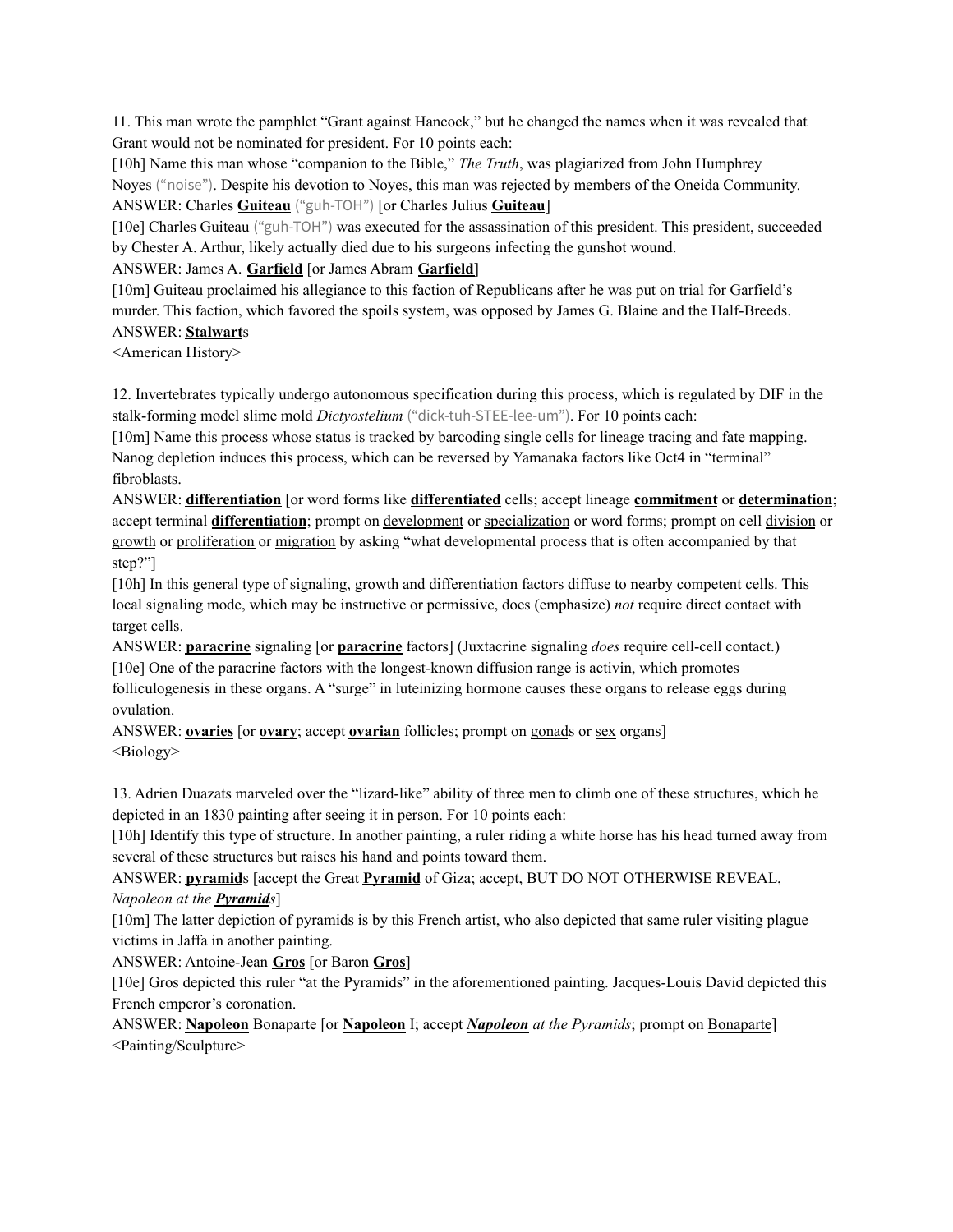14. A poem by this author opens, "There are no stars tonight / But those of memory." For 10 points each: [10m] Name this author who wrote about his grandmother Elizabeth's "love letters" in that poem. This poet also described how "the wind deposits / In slithered and too ample pockets" in "Chaplinesque."

### ANSWER: Hart **Crane** [or Harold Hart **Crane**]

[10h] The speaker of a poem by this man describes writing his abusive, illiterate father's love letters for him. This poet half expects to see his own name "in letters like smoke" among a list of names in a poem depicting a visit to the Vietnam Veterans Memorial.

ANSWER: Yusef **Komunyakaa** [prompt on James William Brown] (The first poem is "My Father's Love Letters"; the second is "Facing It.")

[10e] This author's "Letter to Her Husband, Absent upon Publick Employment" follows a poem dedicated to her "dear and loving husband" in a posthumous edition of *The Tenth Muse Lately Sprung Up in America*.

### ANSWER: Anne **Bradstreet** [or Anne **Dudley**]

<American Literature>

15. You are a visitor to a Hindu temple. For 10 points each:

[10e] When you enter the temple, you make sure to take off these objects before walking in. Many Hindu homes ask that people take these objects off before entering the home.

ANSWER: **shoe**s [accept **footwear**; accept specific shoes]

[10m] As part of navagraha ("nuh-vuh-GRAH-huh") parikrama, you perform this action with respect to deities of the nine celestial bodies. In some Hindu weddings, brides and grooms perform this action seven times before taking their first steps together.

ANSWER: **circumambulation** [accept answers about going **around** in a circle; accept walking **around** a fire; accept **circumambulation** of a fire; accept **circling** or making a **circle**]

[10h] If you attend a puja at the temple, you may participate in this ceremony in which fire is waved by priests in front of a specific deity. At the conclusion of this ceremony, participants reach out to the fire and touch their heads. ANSWER: **aarti** [or **āratī**]

<Religion>

16. Solid samples can be prepared for this technique by mixing the analyte with Nujol oil or potassium bromide powder. For 10 points each:

[10e] Name this technique that analyzes the vibrational modes of a molecule by using light with a wavelength longer than visible light.

ANSWER: **infrared spec**troscopy [or **IR spec**troscopy; prompt on infrared or IR]

[10m] IR spec detects two classes of vibrational modes, one of which changes a molecule's bond angle and one of which changes its bond length. Name either.

## ANSWER: **bend**ing OR **stretch**ing

[10h] The strength of an absorption peak in IR spec is related to absorptivity, which equals the square of the time derivatives of this quantity, meaning that modes must cause this quantity to change to be IR active.

ANSWER: electric **dipole moment** [or **EDM**; prompt on mu]

<Chemistry>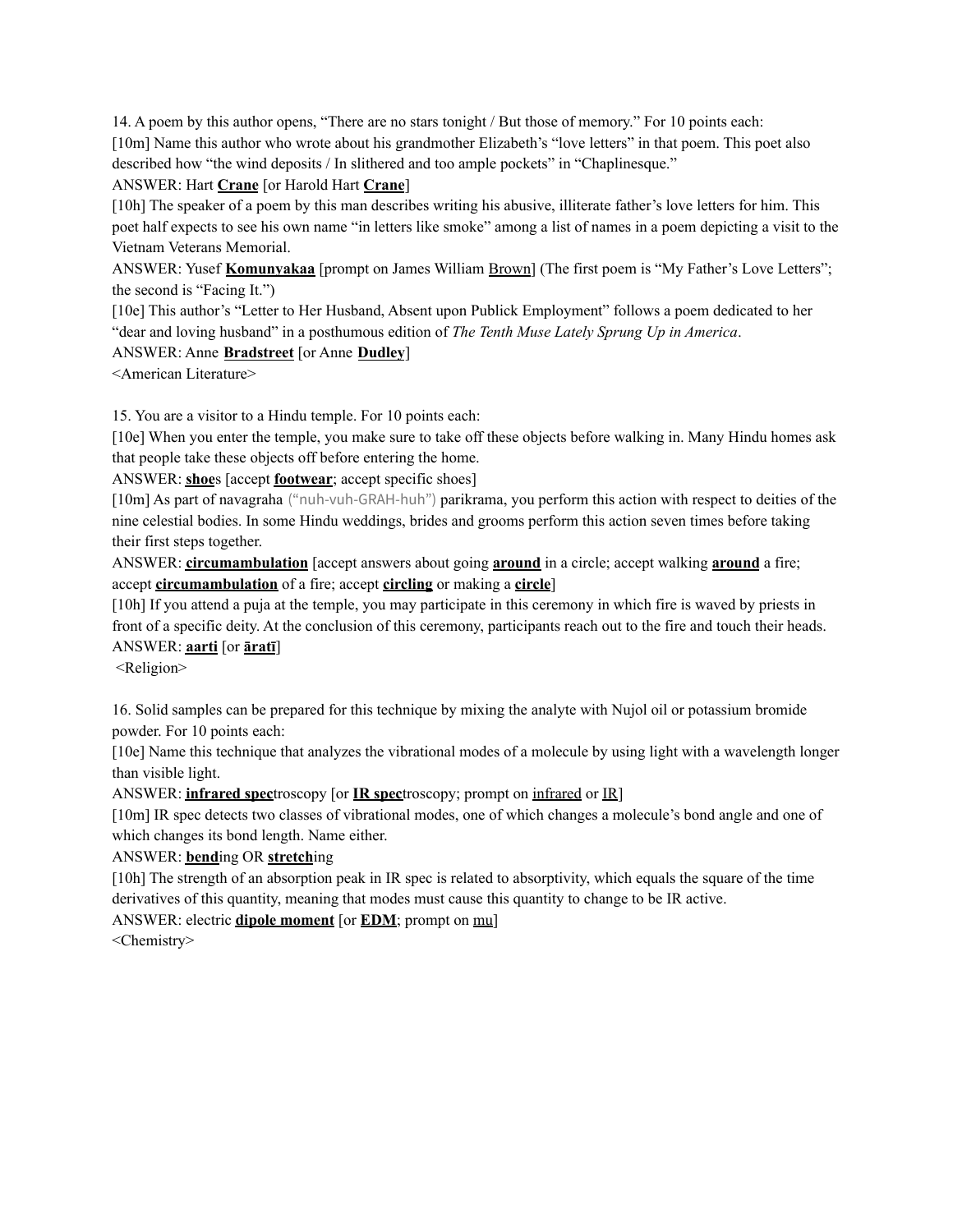17. This singer sang with Richard Berry on her first R & B hit "The Wallflower," though she later had to rerecord the chorus to be "dance with me, Henry" since the original "roll with me, Henry" was deemed too suggestive for radio. For 10 points each:

[10m] Name this blues and early rock 'n' roll singer who scored her biggest hit with her 1960 version of "At Last!" ANSWER: Etta **James** [or Jamesetta **Hawkins**]

[10e] Etta James's "The Wallflower" was a response song to "Work with Me, Annie" by the Midnighters, a 1950s R & B group from this city. Berry Gordy later founded the Motown record label in this city.

## ANSWER: **Detroit**, Michigan

[10h] The penultimate song on James's album *At Last!* is her version of this Arlen and Koehler torch song originally sung by Ethel Waters at the Cotton Club. This song's lyrics begin, "Don't know why / There's no sun up in the sky." ANSWER: "**Stormy Weather**"

<Other Fine Arts>

18. Answer the following about the modernist artist and poet David Jones, for 10 points each.

[10h] Jones is best known for this book-length poem inspired by his experiences in World War I. This poem uses its title symbols to frame its refrain, "We came no more again."

### ANSWER: *In Parenthesis*

[10e] As an artist, Jones created engravings illustrating this Samuel Taylor Coleridge poem in which the Wedding-Guest listens to a tale about a ship's crew killing an albatross.

ANSWER: *The Rime of the Ancient Mariner*

[10m] This critic called Jones's poem *The Anathemata* "probably the greatest poem of the twentieth century." This author collected some of his criticism in *The Dyer's Hand* and wrote the long poem *The Age of Anxiety*. ANSWER: W. H. **Auden** [or Wystan Hugh **Auden**] <British Literature>

19. In the discredited phantom time hypothesis, Heribert Illig proposed that the second pope with this name conspired with Otto III to invent nearly three hundred years of history before 1000 CE. For 10 points each: [10h] Give this name taken by three medieval popes. A Renaissance humanist exposed the forged nature of a document that strengthened the spiritual authority of the first pope with this name.

ANSWER: **Sylvester** [accept Pope **Sylvester** II; accept Pope **Sylvester** I] (Lorenzo Valla exposed the *Donation of Constantine* as a forgery.)

[10e] Unlike Sylvester I's fake *Donation of Constantine*, Pepin the Short's namesake donation to Pope Stephen II really did establish the legal basis of the Papal States, in return for aiding this dynasty, later ruled by Charlemagne. ANSWER: **Carolingian** dynasty [or **Carlovingian**s; prompt on Pippinids]

[10m] The unknown Carolingian author Pseudo-Isidore forged the False Decretals, a collection of this type of law. Gratian ("GRAY-shun") compiled the *Decretum*, a text on this type of law used by the Catholic Church.

ANSWER: **canon** law [or ius **canonicum**]

<European History>